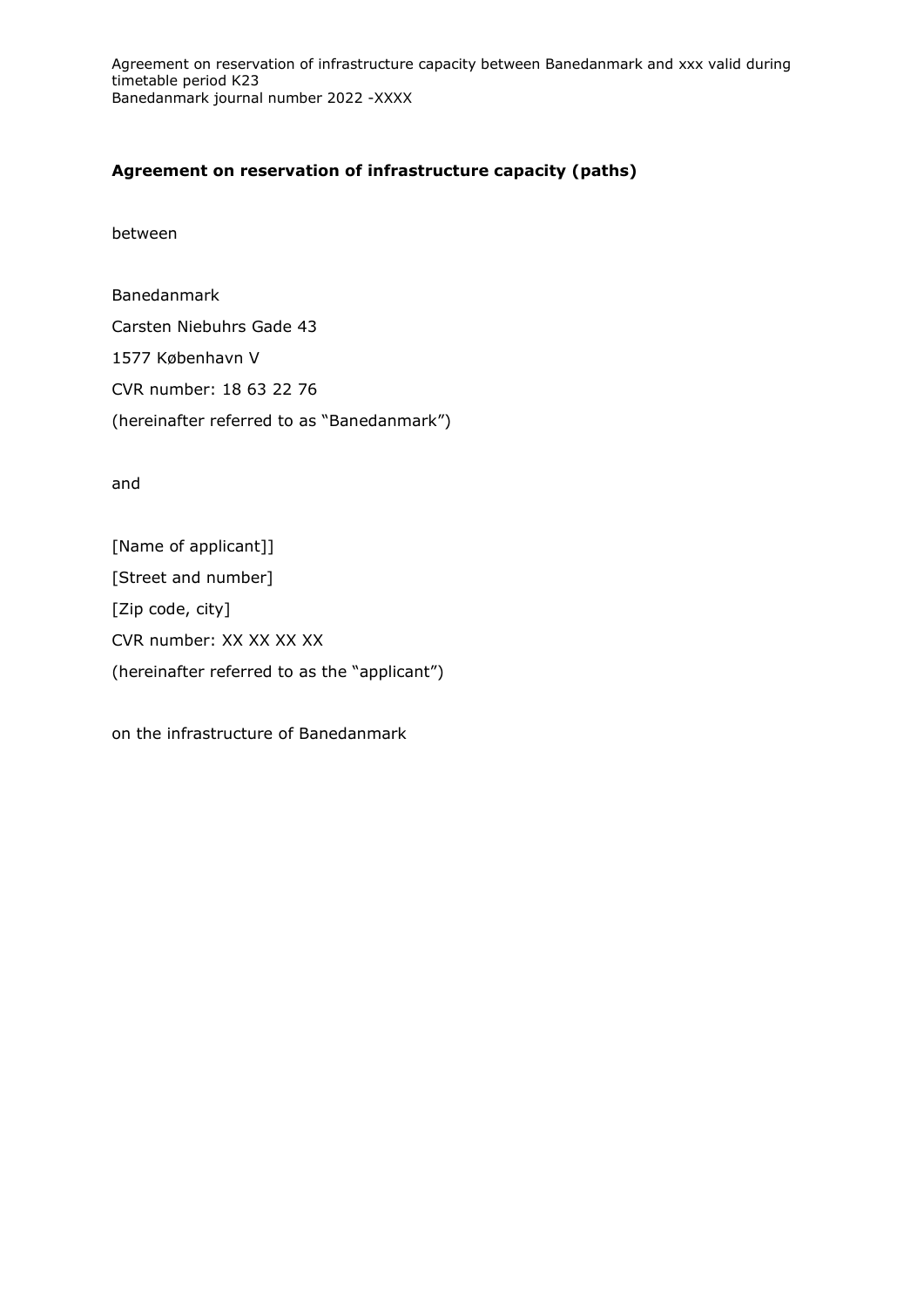| <b>Contents</b> |  |
|-----------------|--|
|                 |  |
|                 |  |
|                 |  |
|                 |  |
|                 |  |
|                 |  |
|                 |  |
|                 |  |
|                 |  |
|                 |  |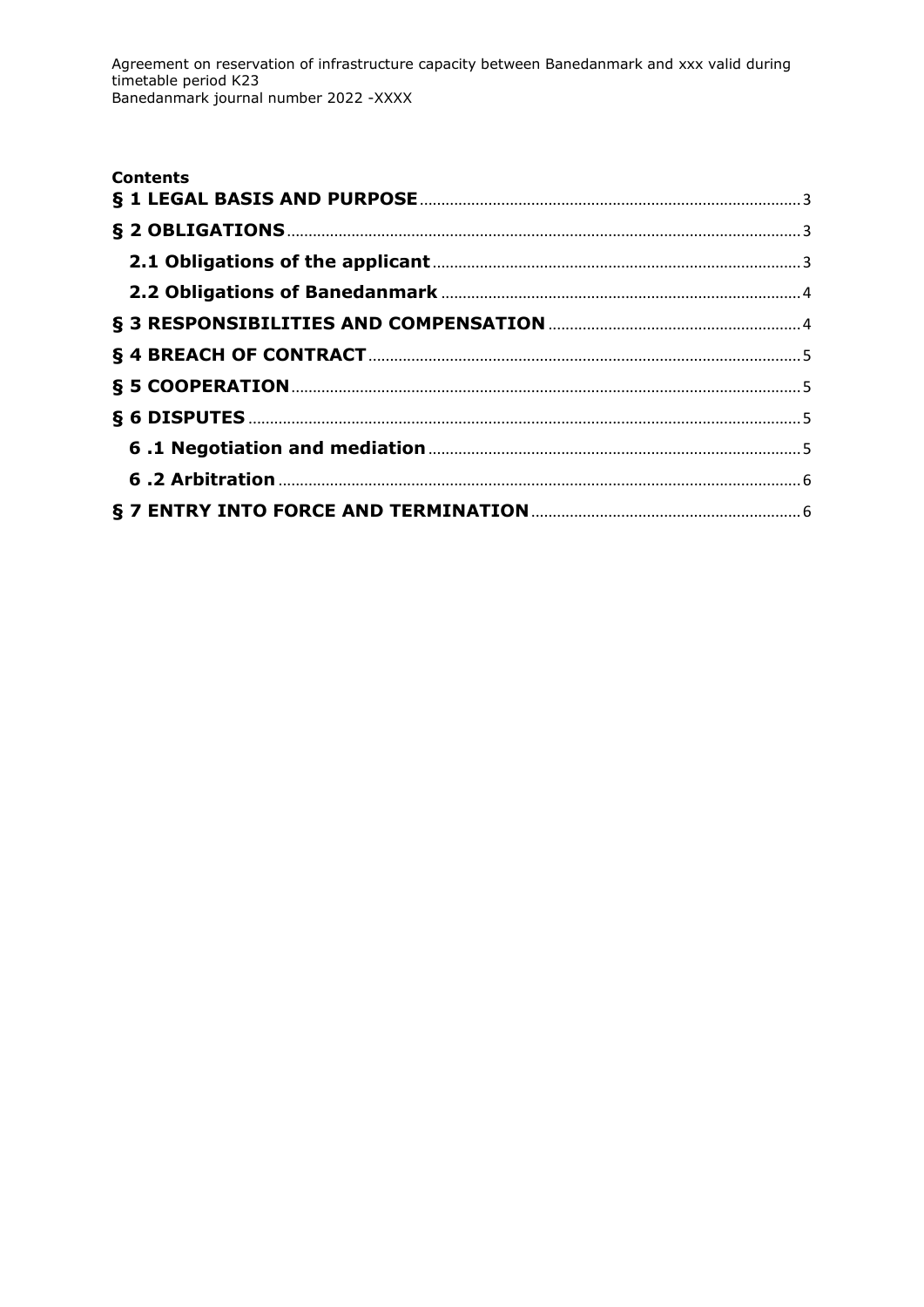# <span id="page-2-0"></span>**§ 1 LEGAL BASIS AND PURPOSE**

Pursuant to section 10, subsection 1, applicants for capacity which are not railway undertakings or which at the time of the application for capacity do not meet the conditions for operating a railway undertaking, cf. section 9 of the Railway Act, must have an approval from the infrastructure manager to reserve capacity at a given time on track sections (infrastructure) of the infrastructure manager.

Based on this, the present agreement is concluded between Banedanmark and XXXX (hereinafter referred to as *"the applicant "*) on mutual rights and obligations in connection with the applicant's reservation of infrastructure capacity on Banedanmark's infrastructure.

The agreement includes the applicant's right to use allocated paths throughout the timetable period.

# <span id="page-2-1"></span>**§ 2 OBLIGATIONS**

# <span id="page-2-2"></span>**2.1 Obligations of the applicant**

Appointment of railway undertaking

Traffic operations and other use of the paths that Banedanmark allocates to the applicant must be carried out by a railway undertaking appointed by the applicant. At least 30 days before using the allocated paths the applicant shall notify Banedanmark which RU the applicant has chosen to operate traffic in the allocated paths.

The designated railway undertaking must be in possession of all necessary licenses and comply with the requirements applicable to railway undertakings at any given time, both in accordance with the Railway Act and associated orders issued pursuant to these provisions. The railway undertaking must also have entered into a valid access contract with Banedanmark.

The applicant has the right to appoint more than one railway undertaking. In this case, the applicant must notify Banedanmark in writing with a clear statement of which railway undertaking that operates the respective traffic.

The applicant retains all rights to the allocated paths throughout the timetable period and may not transfer these to third parties without the consent of Banedanmark.

#### Change of supplier

If the applicant wishes to change supplier, the applicant shall notify Banedanmark in writing, stating at which time the existing railway undertaking's mandate expires, and from when the agreement with the new railway undertaking shall apply.

The applicant undertakes to inform Banedanmark in writing and no later than 30 days before change of supplier. If the applicant wishes to partially change railway undertaking, the obligation applies as above. In addition, the applicant must state to Banedanmark in writing the exact extent of the change of supplier.

### Capacity utilization

The applicant shall ensure that the designated railway undertaking utilizes the paths allocated to the applicant during the timetable period.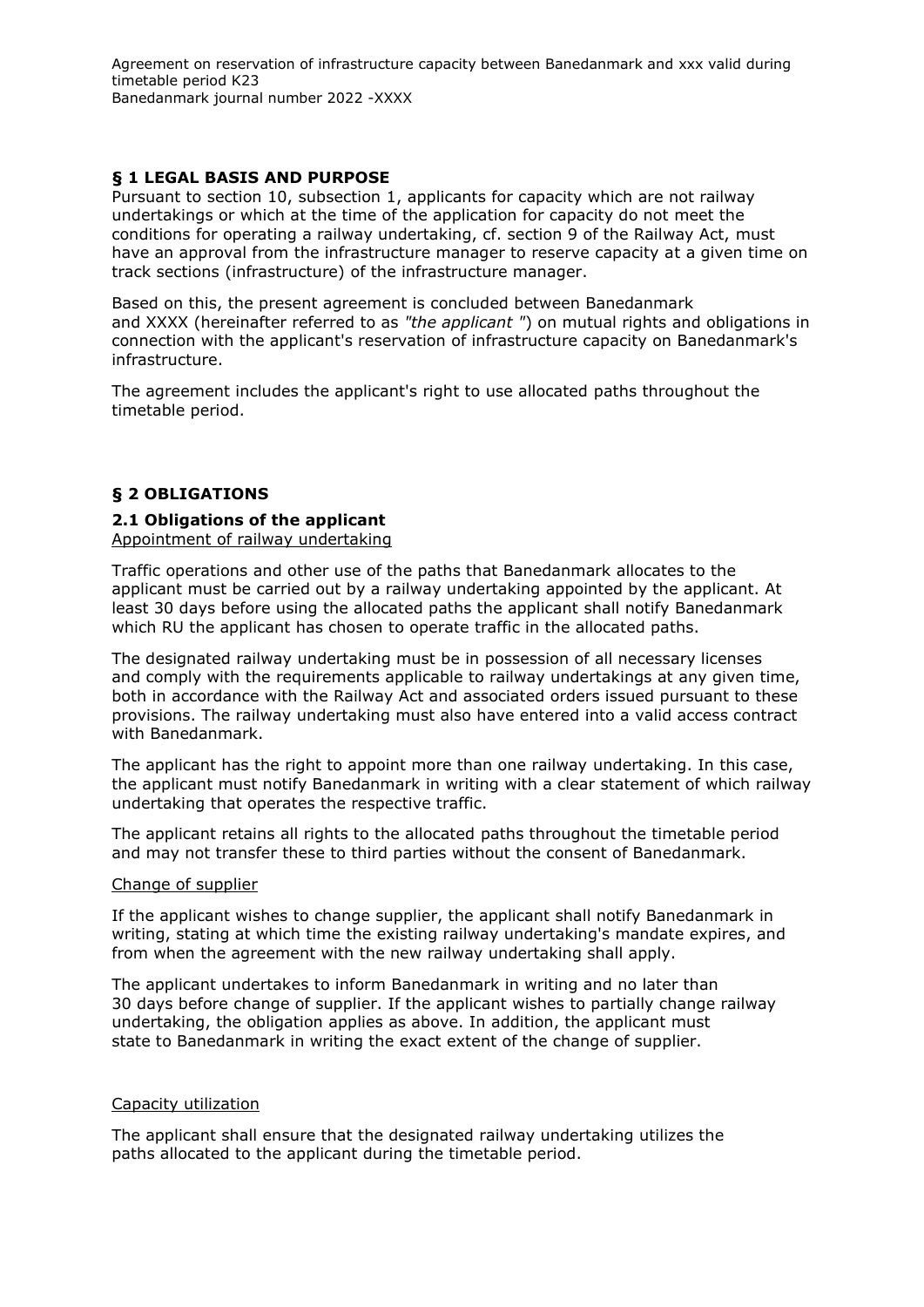The first day of every month, Banedanmark can quantify the utilized capacity compared to the volume of allocated capacity. In order to ensure optimal utilization of the capacity, Banedanmark may revoke one or more paths, if less than 75 % of the allocated capacity is used within at least a month.

Banedanmark's right to revoke paths does not apply if the lack of capacity utilization is due to circumstances outside the influence of the applicant and/or the appointed railway undertaking.

### Payment guarantee

At the request of Banedanmark, the applicant must be able to provide a payment guarantee of DKK 50,000 for permission to apply for capacity. Banedanmark sets the terms of this guarantee, in that Banedanmark determines the possibility of requiring an irrevocable first demand guarantee from a recognised bank or financial institution.

# <span id="page-3-0"></span>**2.2 Obligations of Banedanmark**

Allocation of capacity

The applicant is allocated capacity based on the principles of the order on the allocation of railway infrastructure capacity (paths) that applies. Allocation is granted annually on the basis of a specific application and Banedanmark notifies in writing about the capacity allocated. In addition, ad hoc capacity can be allocated. Deadlines for application and allocation of capacity are provided on Banedanmark's website.

Banedanmark is responsible for allocating the applicant's paths to the designated railway undertaking(s), and is in this connection responsible for all planning of the timetable with the designated railway undertaking.

#### Notification of temporary capacity restrictions (track possession)

Banedanmark notifies of capacity restrictions in Banedanmark's Network Statement and LA letter.

When a track possession is announced, the entity to which the paths are allocated in the scheduled work period does not have access to the tracks included, even though the paths have been allocated to the applicant associated with the path allocation for the concerned timetable period.

#### **Charges**

Banedanmark levies infrastructure charges for use of the state railway network with the railway undertaking designated by the applicant.

All agreements between the applicant and the designated railway undertaking regarding the distribution of infrastructure charges are irrelevant to Banedanmark.

### <span id="page-3-1"></span>**§ 3 RESPONSIBILITIES AND COMPENSATION**

A party is only liable to the other party to the extent that an injury is caused by negligence or willful misconduct by the tortfeasor, or in accordance with the general rules of Danish law for non-participation in the proper fulfilment of the contract. In other respects, the general rules of Danish law apply.

The designated railway undertaking is liable for damage to the railway infrastructure caused in connection with its traffic or other use of services. Neither Banedanmark nor the applicant shall be held liable to the other party under this contract insofar as the liability is due to circumstances beyond the party's control and which the party should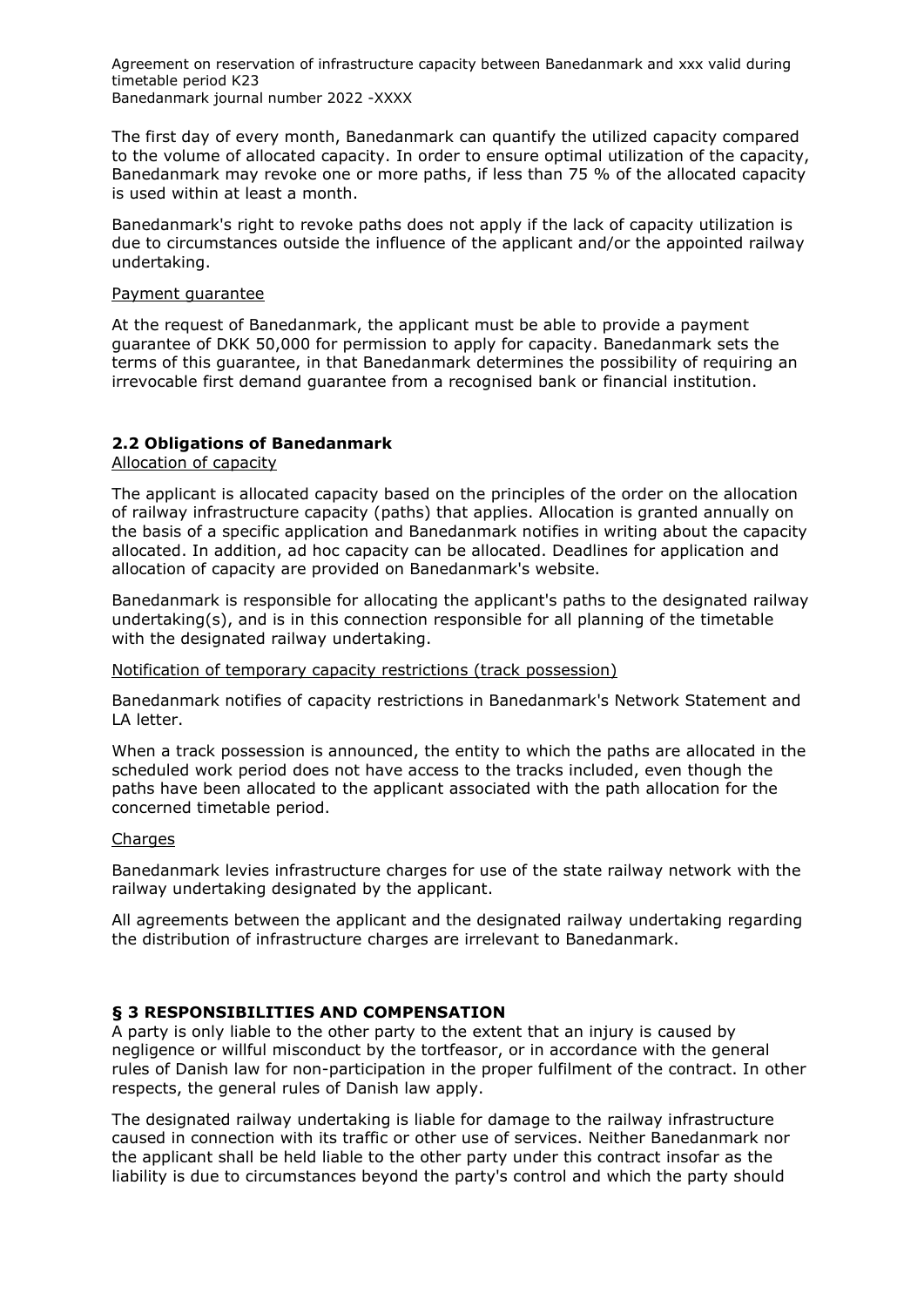not have taken into account at the signing of the contract, or should have avoided or overcome.

The party wishing to invoke force majeure shall without undue delay notify the other party in writing of the occurrence and termination of the event.

The parties shall seek to mitigate or prevent the event, damage or delay in accordance with Danish laws on the duty of mitigation.

# <span id="page-4-0"></span>**§ 4 BREACH OF CONTRACT**

The contract can only be terminated in the event of a substantial breach.

If a party wishes to invoke a breach, the aggrieved party must without undue delay inform the other party of the breach. If the party responsible for the breach does not remedy the situation within reasonable time, the aggrieved party may immediately terminate the contract.

In other respects, the general rules of Danish law on default apply.

# <span id="page-4-1"></span>**§ 5 COOPERATION**

The Parties agree to participate, as appropriate, in meetings between the parties to ensure the necessary cooperation.

#### Confidentiality

The parties and their employees are obliged to maintain confidentiality of any knowledge and information which may come into their possession, regarding the other party's commercial and technical relations and expertise, clients, collaboration partners, subcontractors, etc. This confidentiality between the parties continues after the termination of the contract, whatever the cause.

- Notwithstanding the above-mentioned, a party is entitled to disclose confidential information, if and to the extent: The disclosure is required by legislation or a decision by a court or public authority, including the Ministry of Transport, the Danish Civil Aviation and Railway Authority, and the Danish competition authorities or EU authorities
- The parties deem necessary and appropriate that the party passes the information to its advisers, provided that these advisers are or will be subject to a similar confidentiality obligation
- The information is publicly available or rightfully received by third parties, or
- The information is made anonymous and included in general sector statistics, annual reports or similar. The transfer of information by one party in addition to the situations listed above requires the other party's prior written consent.

### <span id="page-4-2"></span>**§ 6 DISPUTES**

### <span id="page-4-3"></span>**6 .1 Negotiation and mediation**

The contract is subject to Danish law.

If a dispute arises in connection with the contract, the parties must seek this solved through mediation.